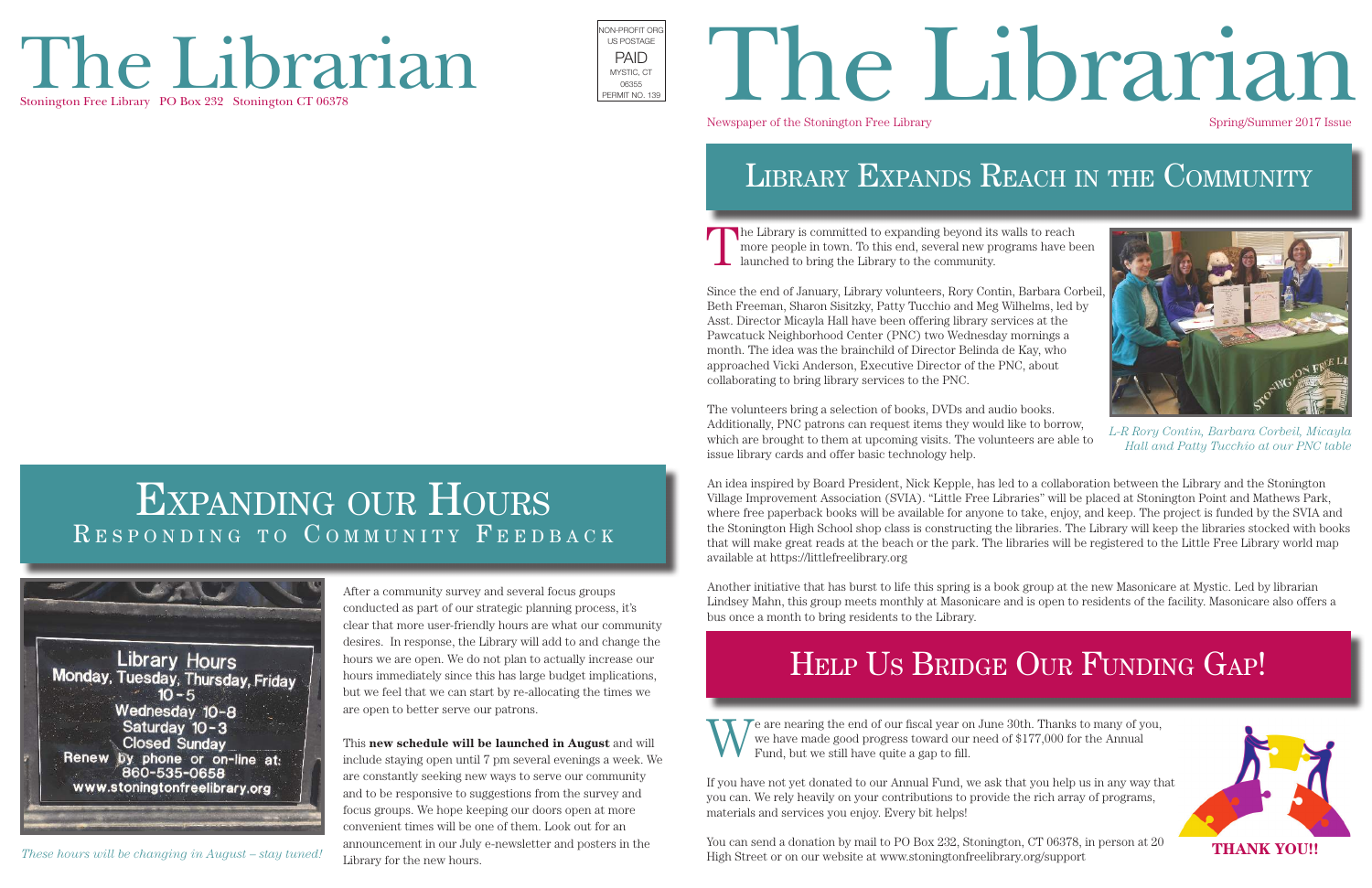### *"Every generation laughs at the old fashions, but follows religiously the new"* **~ Henry David Thoreau,** *Walden*

Sibby Lynch was in charge of decorating the Library, which was done to a fare-thee-well with a horde of woodsy creatures, tools for survival in the wild, gardening and workshop accessories, lots and lots of greenery, a forest of branches, and streamers bearing thoughts from Thoreau's books that have become adages for the present day. Thanks go to The Denison Pequotsepos Nature Center, Adam's Garden of Eden, Cask N' Keg, Russ Burgess and Clare Sheridan of Charles Schwab – Mystic (who sponsored the cocktail party), and to Barbara Heuer whose wondrous calligraphy was central to the décor.

Financially, the event was a booming success with ticket sales over \$13,000 — a matter of importance to the Library. In addition, a "Giving Tree" poster was set up on which guests

could post their "Giving Leaves" with pledges to fund replacing and updating some of the Library's desktop computers with laptops and expanding the new book collection. This initiative raised more than \$5,000.

Of course, it all comes down to the success of the dinner parties. This year we had the largest number of volunteer hosts and hostesses ever — 19! The guest lists were put together with the aim of combining guests who don't often see each other, and may not even know each other. The food,

the drink, the conversation, the meeting of new people and the just plain fun of it all was extraordinary. See you next year—our 10th!

# AN EVENING AT WALDEN

#### *By Charles Harding*

### *"To affect the quality of the day, that is the highest of arts"* **~ Henry David Thoreau,** *Walden*



### THANKS TO:

### **OUR MYSTERY DINNER HOSTS 2017:**

Beth Black & Randy Bean Beth & Sam Chapin Harriet & Tony Crane Nan & Ted Danforth Barbara & Chris Dixon Cynthia Elliott & Doug Rice Geraldine Griffin, Alejandra & Josh Welch Alice & John Groton Mary Elliott Haders, Trish & Brandon Watson Julia & Paul Leeming Spike Lobdell

Virginia & Bob Montgomery Caroline & Scott Muller Alie & Gerrit Nicholas Deb Norman &

Chris Jussel Joyce & Francis Pandolfi Alexa & Dan Pearson Cheryl & Dave Purvis

Ruth Saunders & Jim White

#### **AND OUR MYSTERY DINNER COMMITTEE:**

Ann Buffum Denise Collins Nan Danforth Anne Fix Melissa Floyd Barbara Ginsberg Belinda de Kay Sibby Lynch Clare Sheridan Chris Turrentine

#### **CO- CHAIRS:** Allegra Griffiths

Elizabeth Leamon Alejandra Welch

## DID YOU KNOW YOU CAN MAKE A CONTRIBUTION TO THE LIBRARY FROM YOUR IRA and have it count toward your Required Minimum Distribution (RMD) for the year?

*Barbara Ginsberg in her "Waldenwear"*

If you are  $70\frac{1}{2}$  or older and face an annual RMD obligation, you can transfer up to  $\$100,\!000$ to charities tax-free each year. The money counts as your RMD but it is not included in your adjusted gross income (AGI).

The Stonington Free Library has recently lost one of its staunchest supporters and volunteers. Former President, Trustee and Treasurer of Stonington Free Library Colin Revill died peacefully on Dec. 9, 2016, in Westerly Hospital at the age of 91.

Colin was an avid reader and a great friend of the Library. He served on the Library's Board of Trustees for six years from 1993-1999, acting as Board President from 1995-1999. During his tenure he oversaw many changes at the Library. The Stonington Historical Society moved out of its long-time home in the basement and the Children's Room was created. This period also saw the acquisition of the first computers and other digital access.

Colin Revill was very engaged in, and deeply committed, to the life of the Library at a time of innovation and growth. He returned to the Board in 2002 and stepped in as Interim Treasurer upon the untimely death of Patricia Lawrie. He served as Treasurer until 2004 and again played a very active role in overseeing the annual appeal and the endowment. He came up with a very creative idea for fund raising – soliciting signed copies of books from best-selling authors and holding a silent auction. Hands-on, minimum overhead, great fun and successful!

It is true to say that Colin's vision of the Library as central to the life of the community continues to this day and his legacy of public service lives on among us.

Born in Dudley, England, Colin was a modest and reserved man, which belied his dramatic career as a carrier-based fighter pilot in the Fleet Air Arm of the Royal Navy in the South Pacific. He was only 17 years old when he signed up. On his return to England, at the end of the war, he studied English Language and Literature at the University of Birmingham, where he met his first wife, Lyn. They had two children, Alison and Simon. He had a successful career with British Gas, rising to director of personnel of the North West Region.

Lyn died in 1974, and he met his second wife, Margaret Frisch (Maggie), in Switzerland in 1981. They married in 1984, and Colin moved to the USA in 1985, living in Manhattan before moving permanently to Stonington to live in Maggie's family home.

Colin had many friends in and around Stonington and delighted in lively company. He will be much missed by his wife, children, five grandchildren, his two-month-old great-grandson and the many people who knew and admired him.





Making a contribution directly from your IRA may provide a more tax-efficient means for charitable giving than simply taking RMDs and separately donating money to claim a charitable tax deduction.

Consider the case of Robert, one of our supporters who contributed \$10,000 to the Library this year directly from his IRA. Because his AGI is reduced by \$10,000, Robert will save \$700 in Connecticut state income tax, as well as \$380 in Medicare surtax on his net investment income.

Bottom line: Robert's \$10,000 gift will net him **over \$1,000 in additional tax savings** compared to claiming a charitable deduction on his tax return.

Speak to your tax advisor to find out if you might benefit from using your RMD to contribute to the Library.

## FRIEND OF STONINGTON FREE LIBRARY, COLIN REVILL

#### *By Beth Leamon, Library Trustee and attorney specializing in estate planning*

### *By Charles Harding and Belinda de Kay*

*We are grateful to the DPNC for loaning us their creature collection*



*Bartenders John Leamon and Brian Griffiths*

April 22 was the day whose quality was artfully affected by the Stonington Free Library's 9th annual Mystery Dinner with its theme based on Henry David Thoreau's *Walden*. Approximately 145 ticket-holders gathered at 6pm for traditional drinks and hors d'oeuvres at the Library and, promptly at 7, dispersed to 19 appointed homes for sumptuous dinners that reflected this year's theme.



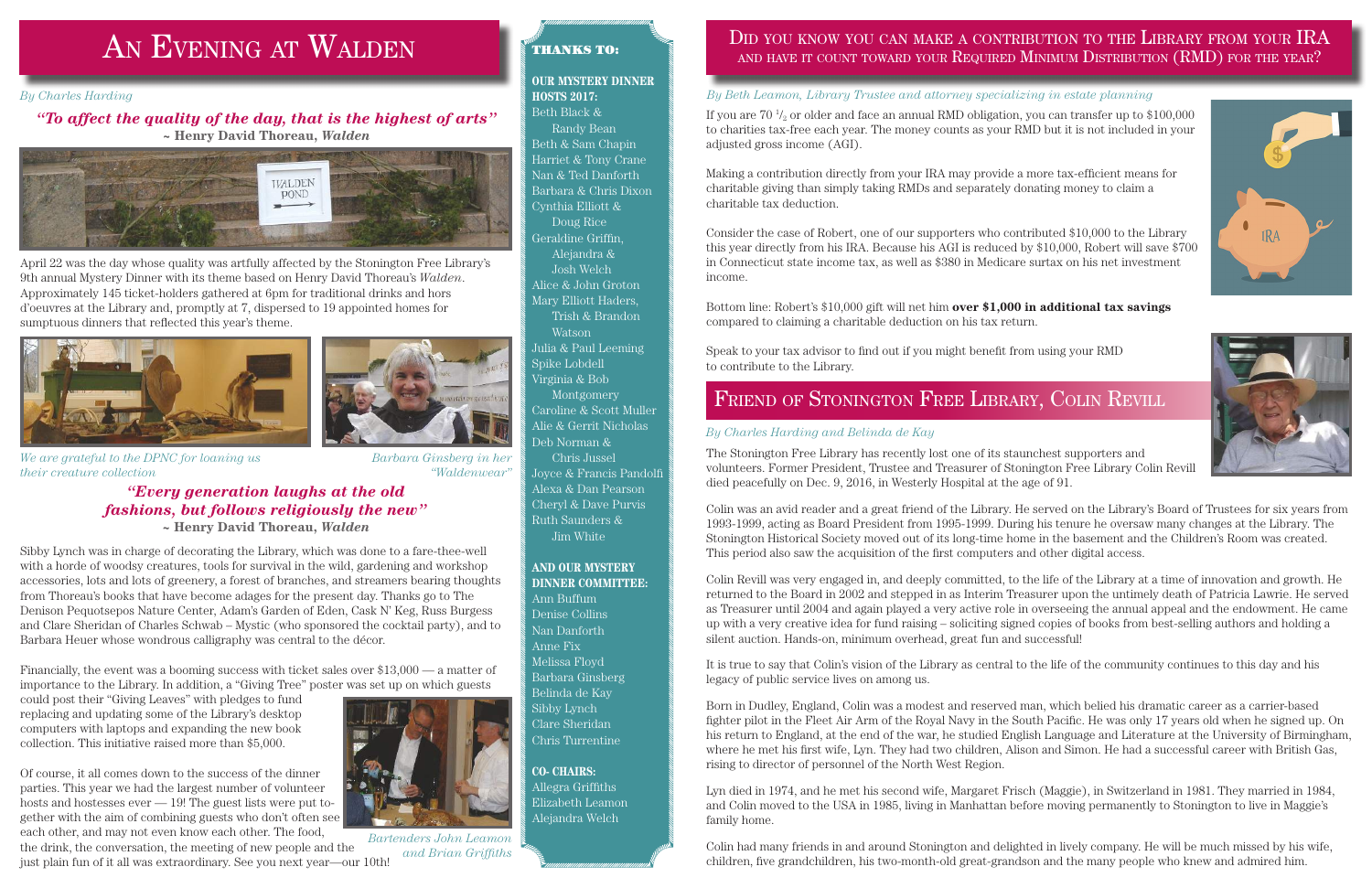Lollipop Opera will be presenting an interactive original opera, *The Fairytale Kitchen*, with many of the most famous faces in fairytale land dropping by the Witch's kitchen. This event will be held at the Stonington High School Auditorium on Saturday, July 15, at 11 am. We will distribute tickets to those in line at the High School beginning at 9:30 am, and we will open the doors for seating at 10:30 am. We are so grateful to our opera benefactor who makes this event possible in our community.

### **SUMMER READING PROGRAM**

With warmer weather arriving, thoughts turn to our popular Summer Reading Program, ready to kick off with registration opening on June 19. We will welcome Bergin O'Malley with a Summer Solstice Concert on June 21 at 6:30 pm. This program will take place outside, weather permitting, so please bring your lawn chairs and blankets for a musical evening. Our next program will be the Ed Pop Magic Show on June 28 at 1pm. Registration for that program will open on June 19.

Our theme is **Build a Better World** for all age groups. Our youngest group is for children entering kindergarten and younger, students entering grades one through five will be in our middle group, and students entering grade six and older comprise our oldest group. Students in the middle and older groups will earn Builder Bucks for their reading time and will have the opportunity to spend them in our summer store, the Maker Mart. The store will open on June 26. Please remember you must register in order to start counting your reading time. The **LAST** day to earn and spend will be **Friday, August 4** and our traditional after hours Ice Cream Party and basket award ceremony will be held on August 7 at 6pm.

> We have wonderful programs planned for all age groups and are again most grateful to everyone who makes this program possible. To date, we have received donations from McQuade's, the Klewin, Stoddard, Moore and Obuchowski families, Leslie Buck Memorial Fund, Patricia Reilly Giff, Mystic Luxury Cinemas, Mel's Downtown Creamery, Stonington Pizza Palace, Mystic Cycle Centre, Nigrelli Jewelers, the COMO, Target, Big Y, Lis Bake Shop, Indulge, Bank Square Books, Home Depot, BJ's Wholesale Club, Dairy Queen, Stop & Shop, and Subway. Check out the the events calendar, which lists all the individuals, families and businesses that support our Summer Reading Program and be sure to thank them again for their generosity.

We have again received a generous grant from an anonymous family foundation, enabling us to take portions of our Summer Reading Program "on the road." This will allow children in some of our area's summer camps to enjoy performers, a selection of free books to bring home and an opportunity to register for the Summer Reading Program at their location.

We will be collaborating with the Pawcatuck Neighborhood Center again with Read and Feed, our Outreach to those in need in our community. Each time a child brings in a food, health or beauty item to donate to the PNC, they will receive a free basket ticket. Our contributions are very much appreciated every year. We will begin accepting donations in the Children's Room on June 19.

### Happy Summer!

*Watch out for new programs and returning favorites by following us on Facebook, Instagram, our webpage and monthly e-blasts.*





## **L I B R A R Y C A L E N D A R**

#### **Bold** = Adult Activities

*Programs are tentative – please check the Library website and our monthly e-blasts for the most up to date information and more detail.*

#### **ONGOING**

Every Wednesday – PJ Storytime June 21– July 26 Every Monday – Drop In Storytime July 3 – July 31 Every Saturday – LEGO<sup>®</sup> Challenge June  $24$  – July 29 Every Friday – Wii U Gaming Ages 9+ (1-4:30pm) 2nd Thursday of the month – **Book Group Discussion** 1st & 3rd Wednesday – **Library at the Pawcatuck Neighborhood Center**

#### **MAY**

May 9th – Dual Language Story Time Ages 4-6

**May 14th** – *Sunday Evening Lecture* **– India Howell discusses her Rift Valley Children's Village @ La Grua Center**

**May 18th** – *Thoughtful Thursday* **– Nick Bellantoni gives a Custom House Tour – 1830s artifacts**

### **May 29th** – **Memorial Day – Library Closed**

#### **JUNE**

**June 8th** – *Thoughtful Thursday* **- Special Stonington Garden Club speaker discusses floral arrangements**

**June 11th** – *Sunday Evening Lecture* **- Kim Bingham talks about his father Hiram Bingham**

**June 15th** – **Poetry Picnic – bring your favorite piece of literature to share, BYO Lunch**

June 19th – Summer Reading Program Registration Opens!

June 21st – Summer Solstice Concert with Bergin O'Malley (Outside – weather permitting)

#### **June 22nd** – **Trip to Blue Garden in Newport**

June 26th – The Maker Market opens!

June 26th – July 1st – Make a Plate Drop In (Material cost \$7.50)

June 28th – Ed Pop Magic Show

June 29th – Bucket of Blooms with Noreen Kepple – Ages 6-9

#### **JULY**

#### **July 4th** – **Independence Day – Library Closed**

July 6th – Decorate a Fairy House – one per family

July 8th – Children's Museum LEGO® Brick Challenge – Build rubber bank driven vehicles

#### **July 9th** – *Sunday Evening Lecture* **- Ambassador Molly Raiser, Chief of Protocol in Clinton Administration, on Diplomatic Insights @ La Grua Center**

July 10th – Bike check/Puppetry Workshop

July 11th – Bath Fizzies Workshop

July 12th – Jester Jim – a comic juggling beatboxer! @ The COMO

July 15th – Annual Children's Opera – *Fairy Tale Kitchen* @ Stonington High School

July 19th – Keith Munslow – Musical storyteller - @ The COMO July 20th – Henna Workshop – 2 hour program by Jamilah, a professional henna artist Ages 10+

#### **July 20th** – *Thoughtful Thursday* **– Jean Baur on Job Searching**

July 25th – Build a Bird House – Home Depot will be here to help July 27th – Candy Sushi – Bring your sweet tooth

### **AUGUST**

August 1st – Donut Day – Enjoy a sweet treat from Bess Eaton August 2nd – Build a Sparkle Jar – create a mood calming jar

August 2nd – Teen Volunteer Thank You Pizza Party

August 4th – The Maker Mart Closes – last day to earn or spend bucks

**August 5th** – **Village Fair – Library Closed**

August 7th – Summer Reading Program Ice Cream Celebration

**August 8th** – *Thoughtful Tuesday* **- Michael Adair will present a poetry reading (details to come)**

**August 13th** – *Sunday Evening Lecture* **– John Fullerton, President of The Capital Institute will speak (details to come)**

**August 17th** – **CT Author Trail – Jean Baur discusses her book** *Joy Unleashed – Bella, the Story of the Unlikely Therapy Dog*

# $B$  o o k w o r m s  $S$  u m m e r

For our first Family Reading Challenge, One Family – One Book, we collaborated with the Westerly Library

- in reading *James and the Giant Peach*, Roald Dahl's
- first popular children's book. Both libraries offered read aloud days and we brought James and his friends to the
- COMO After school groups at West
- Vine Street and Deans Mill Schools.
- We were also thrilled to offer a
- screening of the movie at the United
- Theatre in Westerly, the future arts
- center for the entire area. Wakin' Up
- Waggin' was there with cookies and
- peach juice! All of the children
- 
- attending received a Roald Dahl
- book to bring home. Our deepest,
- most sincere thanks go out to Simon
- Holt and the United Theatre, Wakin' Up Waggin' and
- Chuck and Deborah Royce for their assistance in bring-

ing another idea to life for area families.

We welcome your input in considering this program next year.

### **UPCOMING PROGRAM HIGHLIGHTS**

### **AREA LIBRARY COLLABORATION** *By Maris Frey, Youth Services Director*

The New London C.B. Jennings Magnet School will present a Dual Language Story Time at the Library on Tuesday, May 9 at 10:30. This is a Drop In Story Time appropriate for preschool and kindergarten aged children.

There will be two Teen Volunteer Orientation sessions June 7 at 5:30 pm and June 8 at 4:30 pm. These are training nights for our Summer Reading Program Teen Volunteers (students entering grade 7 and older) and will last about 30 minutes. Volunteers only need to attend one meeting and their applications are due **BEFORE** these meetings. Teens will receive their schedules on the night they attend and we would



appreciate knowing how many to expect each night. Please call the Children's Room with your date of attendance, questions, or for more information.

We are quite excited to offer our Annual Children's Opera in a new season, free of winter weather woes! The

*JULY 20TH HENNA WORKSHOP 2 hour program by Jamilah, a professional henna artist – Ages 10+*



*Candy Sushi is a popular program for ages 10+*



*We always have a great time at our end of year Ice Cream Celebration*